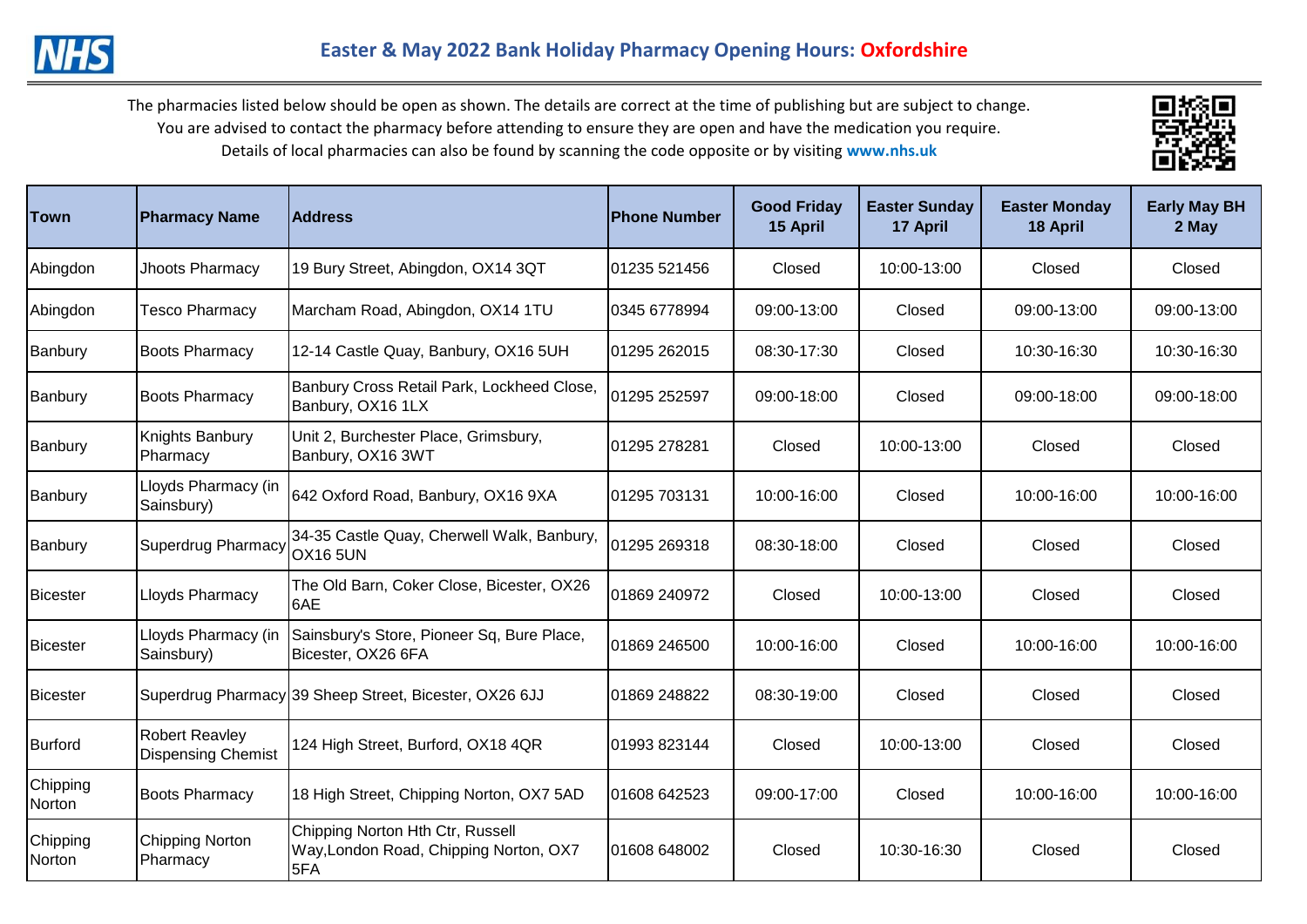The pharmacies listed below should be open as shown. The details are correct at the time of publishing but are subject to change. You are advised to contact the pharmacy before attending to ensure they are open and have the medication you require. Details of local pharmacies can also be found by scanning the code opposite or by visiting **www.nhs.uk** 



| <b>Town</b>                 | <b>Pharmacy Name</b>               | <b>IAddress</b>                                            | <b>Phone Number</b> | <b>Good Friday</b><br>15 April | <b>Easter Sunday</b><br>17 April | <b>Easter Monday</b><br>18 April | <b>Early May BH</b><br>2 May |
|-----------------------------|------------------------------------|------------------------------------------------------------|---------------------|--------------------------------|----------------------------------|----------------------------------|------------------------------|
| Didcot                      | <b>Boots Pharmacy</b>              | Unit 40, 48 The Orchard Centre, Didcot,<br>OX117LG         | 01235 812241        | 10:00-16:00                    | Closed                           | 10:00-16:00                      | 10:00-16:00                  |
| Didcot                      | Lloyds Pharmacy (in<br>Sainsbury)  | Central Drive, Didcot, OX11 7ND                            | 01235 815860        | 10:00-16:00                    | Closed                           | 10:00-16:00                      | 10:00-16:00                  |
| Didcot                      | <b>Tesco Pharmacy</b>              | Wallingford Road, Didcot, OX11 9BZ                         | 0345 6779220        | 09:00-13:00                    | Closed                           | 09:00-13:00                      | 09:00-13:00                  |
| Faringdon                   |                                    | Faringdon Pharmacy 3 London Street, Faringdon, SN7 7AE     | 01367 244632        | Closed                         | Closed                           | 10:00-14:00                      | 10:00-14:00                  |
| Henley-On-<br><b>Thames</b> | <b>Tesco Pharmacy</b>              | 359 Reading Road, Henley-On-Thames, RG9<br>4HA             | 0345 6779343        | 09:00-13:00                    | Closed                           | 09:00-13:00                      | 09:00-13:00                  |
| Kidlington                  | Lloyds Pharmacy (in<br>Sainsbury)  | Oxford Road, Kidlington, OX5 2PE                           | 01865 371554        | 10:00-16:00                    | Closed                           | 10:00-16:00                      | 10:00-16:00                  |
| Oxford                      | <b>Boots Pharmacy</b>              | 6-8 Cornmarket Street, Oxford, OX1 3HL                     | 01865 247461        | 08:00-18:00                    | Closed                           | 09:00-18:00                      | 09:00-18:00                  |
| Oxford                      | <b>Boots Pharmacy</b>              | 151 Cowley Road, Oxford, OX4 1UT                           | 01865 243633        | 10:00-16:00                    | Closed                           | 10:00-16:00                      | 10:00-16:00                  |
| Oxford                      | <b>Cowley Pharmacy</b>             | 258 Cowley Road, , Oxford, OX4 1UH                         | 01865 251700        | Closed                         | 12:00-15:00                      | Closed                           | Closed                       |
| Oxford                      | Jhoots Pharmacy                    | 116 Walton Street, Oxford, OX2 6AJ                         | 01865 557219        | Closed                         | 14:00-17:00                      | Closed                           | Closed                       |
| Oxford                      | Lloyds Pharmacy (in<br>Sainsbury)  | Heyford Hill, Littlemore, Oxford, OX4 4XR                  | 01865 777663        | 10:00-16:00                    | Closed                           | 10:00-16:00                      | 10:00-16:00                  |
| Oxford                      | Superdrug Pharmacy Oxford, OX4 3UZ | Unit5, Templars Square, Cowley Centre,                     | 01865 779299        | 08:30-17:30                    | Closed                           | Closed                           | Closed                       |
| Oxford                      | The Roundway<br>Pharmacy           | 3 The Roundway, Green Road, Headington,<br>Oxford, OX3 8DH | 01865 766994        | Closed                         | 09:00-12:00                      | Closed                           | Closed                       |
| Wallingford                 | <b>Boots Pharmacy</b>              | 7/8 Market Place, Wallingford, OX10 0EG                    | 01491 839061        | 10:00-16:00                    | Closed                           | 10:00-16:00                      | 10:00-16:00                  |